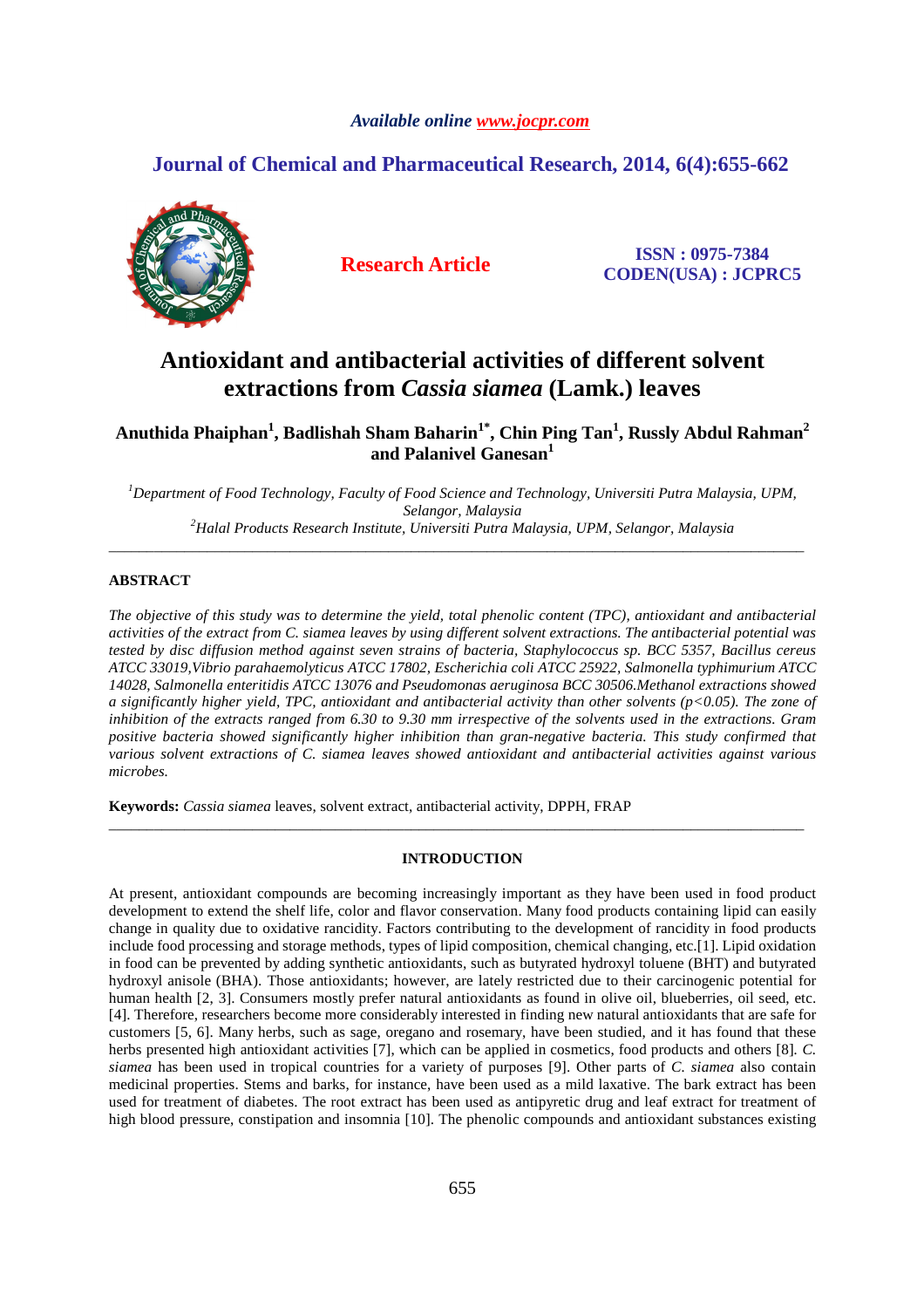in various plants of more than 3,000 species have been investigated to determine whether they are safe or have the potency of antioxidant activity [11]. Ethanol extract of *C. siamea* contains phenolic substances with an interesting group of chemopreventive and antibacterial properties [12]. Documentation regarding *C. siamea* studies mostly focus on medicine and culinary. The specific studies of antioxidants and antibacterial potential, on the other hand, are still scarce. Therefore, the objective of this study was to compare the extraction yield, TPC, antioxidant and antibacterial activities of the extracts of different solvent extractions from *C. siamea* leaves by using disc diffusion method, against of seven bacteria strains, *S. sp*. BCC 5357, *B. cereus* ATCC 33019, *S. typhimurium* ATCC 14028,*S. enteritidis* ATCC 13076, *V. parahaemolyticus* ATCC 17802, *P. aeruginosa* BCC 30506, *E. coli* ATCC 25922.

*\_\_\_\_\_\_\_\_\_\_\_\_\_\_\_\_\_\_\_\_\_\_\_\_\_\_\_\_\_\_\_\_\_\_\_\_\_\_\_\_\_\_\_\_\_\_\_\_\_\_\_\_\_\_\_\_\_\_\_\_\_\_\_\_\_\_\_\_\_\_\_\_\_\_\_\_\_\_*

## **EXPERIMENTAL SECTION**

## **Collection of plant materials**

*C. siamea* leaves were collected from the Park of Universiti Putra Malaysia (UPM) (Serdang, Selangor, Malaysia). The sample leaves were collected, washed and freeze dried. The dried samples were ground into fine powders then passed through a 0.5 mm sieve, stored in a container with air-tight at -20 $\pm$  2<sup>°</sup>C until further study.

# **Preparation and extraction of the extract from** *C. siamea* **leaves by the solvent extraction method**

The extraction was modified according to the method of Panidthananon [13].The sample powdered (1 g) were solvent extracted for 90 min with ethanol, methanol, water and ethyl acetate in a shaker at ambient temperature. The extract was centrifuged at 4000 rpm for 30 min and the supernatant was collected. The supernatant collected was filtered with no.1 filter paper and dried at  $40^{\circ}$ C in a rotary evaporator. The dried sample was weighed to determine the yield and kept in the freezer at -20 $\mathrm{^{0}C}$ .

### **Determination of total phenolic content (TPC)**

Total phenolic content was measured according to the modified method of Maisuthisakul et al (2007)[14]using Folin-Ciocalteu's reagent method. Briefly, 20 µl of the extract was mixed with 1000µlof Folin-Ciocalteu's reagent (diluted 10 times). After mixing for 3 min, 800µl of 7.5% (w/v) sodium carbonate solution was added and the mixed solution was kept for 2 hours in the dark. The absorbance of the reaction mixture was measured at 765 nm. The result was expressed as milligram of gallic acid equivalent per gram of dried weight (mg GAE/g dry weight).

### **Determination of antioxidant activities**

# **DPPH radical scavenging assay**

DPPH radical scavenging assay of sample was carried out according to the method of Ao et al (2008) [15]with some modifications. Briefly, 20  $\mu$ l of 300 mg/ml concentration of the extract was added to 3.9 ml (60  $\mu$ M) of DPPH solution in ethanol and mixed. The reaction mixture was incubated for 30 min. Discoloration was determined at 517 nm by spectrophotometer. The percentage DPPH of inhibition (I%) was calculated using the following equation:

 $I\% = [(Ab - As)/Ab] \times 100$ 

Where, Ab is the absorbance of the blank (DPPH solution), As is the absorbance of the sample extract solution.

### **Ferric reducing antioxidant power assay**

Ferric reducing antioxidant power (FRAP) was carried out according to the method reported by Panidthananon [13]with some modifications. Briefly, 20 µl of sample extract was added to 900 µl of FRAP solution and adjusted the total volume to 2 ml with deionized water. The FRAP solution was freshly prepared by mixing, 1 part of 10 mM TPTZ solution in 40 mMHCl, 1 part of 20 mM FeCl<sub>3</sub>.6H<sub>2</sub>O solution and 10 parts of 300 mM (pH 3.6) sodium acetate buffer. The absorbance of the reaction mixture was incubated 4 min and measured at 593 nm. FRAP values of the sample were calculated from a calibration curve of  $FeSO<sub>4</sub>·7H<sub>2</sub>O$  linear equation. The results were expressed as mM of  $FeSO_4$ per gram of plant material on dry basis.

# **Test of bacterial strains**

A total of seven bacterial strains was used in this study. There were five of Gram-negative strains (*E. coli* ATCC 25922, *V. parahaemolyticus* ATCC 17802, *S. typhimurium* ATCC 14028, *S. enteritidis* ATCC 13076 and *P. aeruginosa* BCC 30506) and two of Gram-positive strains (*B. cereus* ATCC 33019 and *S. sp*. BCC 5357). All strains of BCC (BCC 30506 and BCC 5357) were obtained from the BIOTEC culture collection (BCC) Thailand and all of ATCC strains were obtained from the American Type Culture Collection.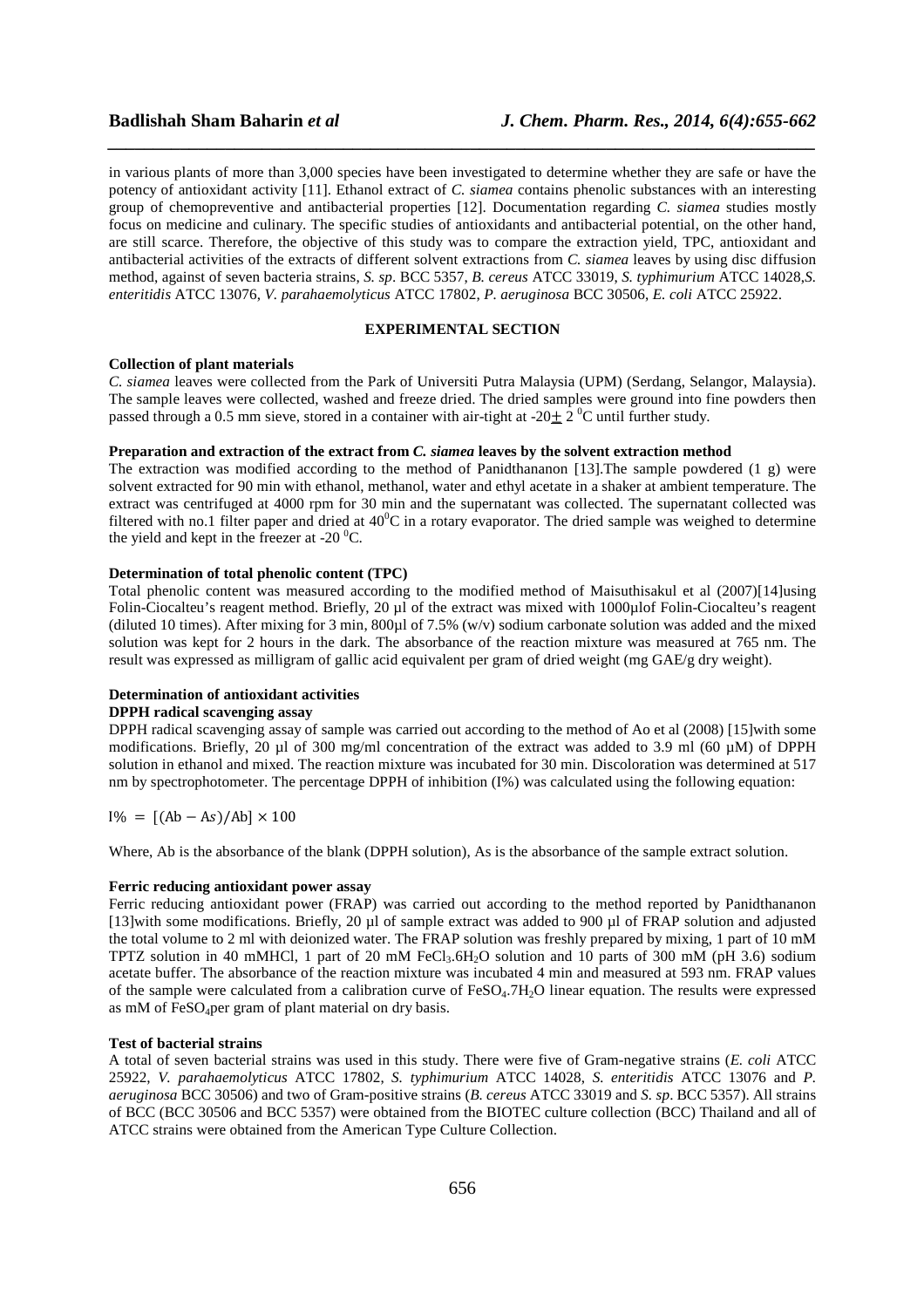### **Antibacterial assay**

# **Antibacterial activity test using the paper disc diffusion method**

The antimicrobial activity was determined by the disc diffusion method using Mueller Hinton agar (MHA) [16].Inoculated each bacterial strain transferred to a small bottle of tryptic soy broth (TSB) and incubated at  $37^{\circ}$ C for

*\_\_\_\_\_\_\_\_\_\_\_\_\_\_\_\_\_\_\_\_\_\_\_\_\_\_\_\_\_\_\_\_\_\_\_\_\_\_\_\_\_\_\_\_\_\_\_\_\_\_\_\_\_\_\_\_\_\_\_\_\_\_\_\_\_\_\_\_\_\_\_\_\_\_\_\_\_\_*

24 hours. The bacterial strain suspension was adjusted to 0.5 McFarland turbidity standard (1 x 10  $^{8}$ CFU/ml). Then, inoculated each strain was spread on MHA plates. The dried sample of the extract was dissolved in 1% of dimethylsulfoxide (DMSO) to a concentration of 300 mg/ml. Sterilized filter paper discs were impregnated with 20 µl of extract to give a final of 6 mg/disc and the discs were placed on the agar surface of MHA. For negative controls, 20 ul of 1% DMSO was added to a sterile paper disc and antibiotic disc of tetracycline (30 ug/disc) was used as positive control. The inoculated plates were incubated at  $37^{\circ}$ C for 24 hours. Antibacterial activities were determined by measurement of the inhibition zone diameter (mm) around each paper disc. All sample extracts were done at least in triplicate. The mean and standard deviation were determined.

### **Statistical analysis**

The results were expressed as mean  $\pm$  standard deviation (S.D) at least in triplicates. The data were analyzed by one way ANOVA (Analysis of variance) and significant differences between the means of the samples were determined by Turkey's test. The confidence limit was set at  $P < 0.05$ .

### **RESULTS AND DISCUSSION**

### **Extraction yield, Total phenolic content and antioxidant activities**

The extract of *C. siamea* leaves by using different solvent extractions were determined for the yield (%), TPC, are presented in Fig 1- 4. Methanol extracts showed the highest yield (%), TPC and antioxidant activities (%DPPH and FRAP values) followed by the extracts of water, ethanol and ethyl acetate extracts, respectively. The TPC of the solvent extracts ranged from 13 to 472 mg GAE/g dry weight and the methanol extract had highest TPC of 472mg GAE/g dry weight. According to Maisuthisakul et al. (2008) [11]*C. siamea* flower extracted by 95% ethanol, had a TPC value of 51.7 mg GAE/g dry basis. The study has been reported that the methanol extract of *C. siamea* leaves had high TPC of 384 mgGAE/g dry weight [17]. Kaur (2006)[18] reported about the ethanol extract of *C. siamea* flowers having TPC of 257 mg/g GAE and that TPC was related to antioxidant activity. The % DPPH of inhibition was shown in Fig. 3. The result revealed that, of all the solvent extracts, methanol extracts showed highest %DPPH of inhibition of 66% at 300 µg/ml. Recently, Kaur and Arora [19] reported that the leaf extracts of *C. siamea* by using various solvents showed moderate antioxidant activity of 25 to 50% at 1000 µg/ml, but the bark extracts of *C. siamea* showed highest %DPPH inhibition of 60.5% at 800 µg/ml. According to the studied, the high yield was compatible with the high TPC and antioxidant activities. The previous investigation reported that the high yield of some plant extracts contained high antioxidant activities and phenolic substances [20, 21, 22].

The major of phytochemical components from *C. siamea* leaves are saponin, anthraquinones, alkaloids, tannins and phlobatanins, these bioactive compounds are known to be bactericidal and fungicidal in plants [23].Bioactive components such as phenolic compounds and glycosides also have been reported inhibited bacterial growth [24].Then, the stronger antibacterial activity of plant extract is related to the phenolic contents.

### **Screening of antibacterial sensitivity test using the paper disc diffusion method**

The data obtained in vitro antibacterial activity of the extract from *C. siamea* leaves by using different solvent extractions were presented in Table 1 and Fig 5-6.Methanol and ethanol extract showed significantly higher antibacterial activity against various gram positive and negative bacteria (*P*<0.05). The methanol extract had the best antibacterial activity than other solvent extracts, the diameter of inhibition zone ranged from 7.1 to 9.3 mm were presented in compared to the positive control (tetracycline 30 µg/disc) the result showed in Table 1 and Fig 5.In addition, all of the negative control (1% of DMSO) and ethyl acetate extract had no inhibitory effect on the bacteria growth. The methanol, ethanol and water extract inhibited growth of five bacterial strains. The sensitive bacteria to the extract were *B. cereus* ATCC 33019, *S. sp.* BCC 5357, *E. coli* ATCC 25922, *V. parahaemolyticus* ATCC 17802 and *P. aeruginosa* BCC 30506. The strain of *S. typhimurium* ATCC 14028 and *S. enteritidis* ATCC 13076 was appeared no inhibition zone. Nanasombat and Teckchuen (2009) [25] reported that the antibacterial activity of methanol extract of *C. siamea* (concentration 400 mg/ml) were effective against *Listeria monocytogenes* and *B. cereus* with inhibition of clear zone 7.5 mm and 9.3 mm, respectively, but could not inhibit *S. aureus, P. fluorescen*  and *E. coli*. The ethyl acetate extract from *C. siamea* leaves had the highest inhibition zone (15 mm) against *S. typhi*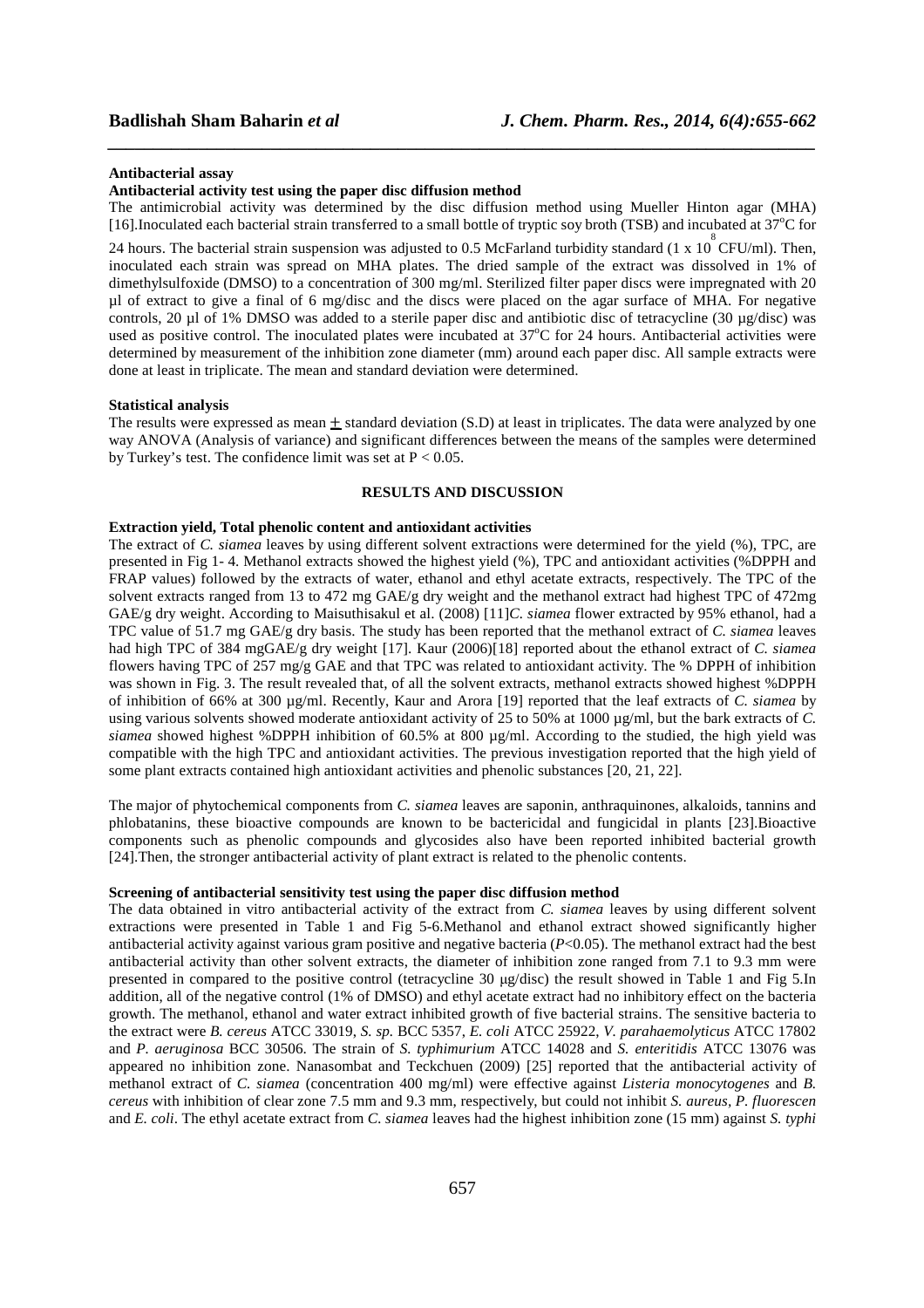followed by the butanol extract (2 mm) but chloroform extract had no inhibition zone at 20 mg/ml [26]. The ethanol extract from *C. siamea* showed all extracts were not inhibited *P. aeruginosa* at the concentration levels of 100 and 200 µg/disc, but the extracts were inhibited at concentration 500 and 1000 µg/disc [27].

*\_\_\_\_\_\_\_\_\_\_\_\_\_\_\_\_\_\_\_\_\_\_\_\_\_\_\_\_\_\_\_\_\_\_\_\_\_\_\_\_\_\_\_\_\_\_\_\_\_\_\_\_\_\_\_\_\_\_\_\_\_\_\_\_\_\_\_\_\_\_\_\_\_\_\_\_\_\_*

In this study, the extract of *C. siamea* leaves were inhibited the Gram-positive strains more than the Gram-negative strains. This reason related structure of bacteria cell walls, Gram-positive bacteria have no an outer membrane and periplasmic membrane [28]. The outer membrane of Gram-negative bacteria is a barrier to enzyme and is not easily penetrated by the outside compounds. In addition, the periplasmic space of Gram-negative bacteria consist of many enzymes, which are an ability to hydrolyze molecules introduced from outside of the membrane [29].

|                                             | Diameter of clear zone (mm + $S.D^*$ ) |                   |                           |                            |                       |                       |
|---------------------------------------------|----------------------------------------|-------------------|---------------------------|----------------------------|-----------------------|-----------------------|
| Bacterial strains                           | <b>DMSO</b>                            | Tetracycline      | water                     | methanol                   | ethanol               | ethyl acetate         |
|                                             | 1%                                     | $(30 \mu g/disc)$ | $(300 \text{ mg/ml})$     | $(300 \text{ mg/ml})$      | $(300 \text{ mg/ml})$ | $(300 \text{ mg/ml})$ |
| <b>Bacillus</b> cerius<br>ATCC 33019        | -                                      | $14.33 + 2.08$    | $7.00 + 1.00^{\text{ns}}$ | $9.17 + 0.76^{\rm A}$      | $9.00 + 0.00^{\rm A}$ |                       |
| Staphylococcus sp.<br><b>BCC 5357</b>       | ۰.                                     | $27.33 + 0.90$    | $7.33 + 0.58$             | $9.30 + 0.26$ <sup>A</sup> | $8.53 + 0.06^{AB}$    |                       |
| Escherichia coli<br><b>ATCC 25922</b>       | -                                      | $30.67 + 0.58$    | $6.67 + 1.15$             | $9.0 + 0.00^{\rm A}$       | $8.33 + 1.53^{AB}$    |                       |
| Vibrio parahaemolyticus<br>ATCC 17802       |                                        | $18.00 + 0.00$    | $6.33 + 0.58$             | $7.17 + 0.76^{\rm B}$      | $7.00 + 1.00^{\rm B}$ |                       |
| Pseudomonas aeroginosa<br><b>BCC 30506</b>  | ۰                                      | $8.00 + 0.51$     | $6.50 + 0.50$             | $7.20 + 0.72^{\rm B}$      | $6.20 + 0.80^{\rm B}$ |                       |
| Salmonella typhimurium<br><b>ATCC 14028</b> |                                        | $30.33 + 0.58$    |                           |                            |                       |                       |
| Salmonella enteritidis<br>ATCC 13076        |                                        | $31.00 + 0.00$    |                           |                            |                       |                       |

**Table 1: Diameter of inhibition zone of** *C. siamea* **leaves extract by different solvent extractions against seven strains of bacterial** 

*\*Values are mean of Inhibition zone diameter (mm) ± S.D of three replicates, DMSO 1% is negative control and Tetracycline (30 µg/disc) is positive control, - = No Inhibition Zone Detected.*

*The data presented as mean + S.D with different capital letters (A-B) within the same column are significant differences (P<0.05)*



**Fig 1: Extraction yield (%) of** *C. siamea* **leaves extract by different solvent extractions**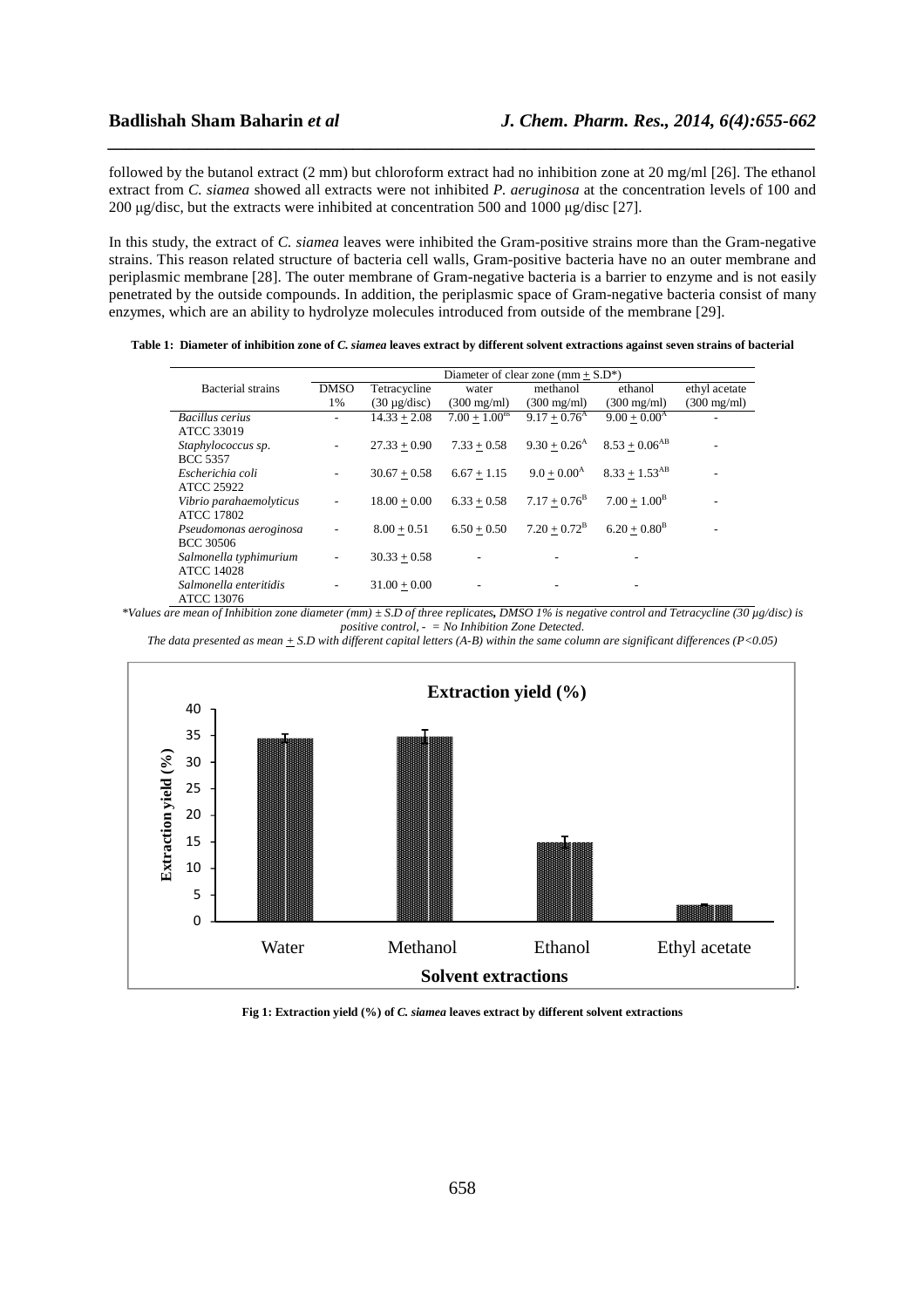

**Fig 2: Total phenolic content (TPC)of** *C. siamea* **leaves extract by different solvent extractions** 



**Fig 3: DPPH of inhibition (%) of** *C. siamea* **leaves extract by different solvent extractions**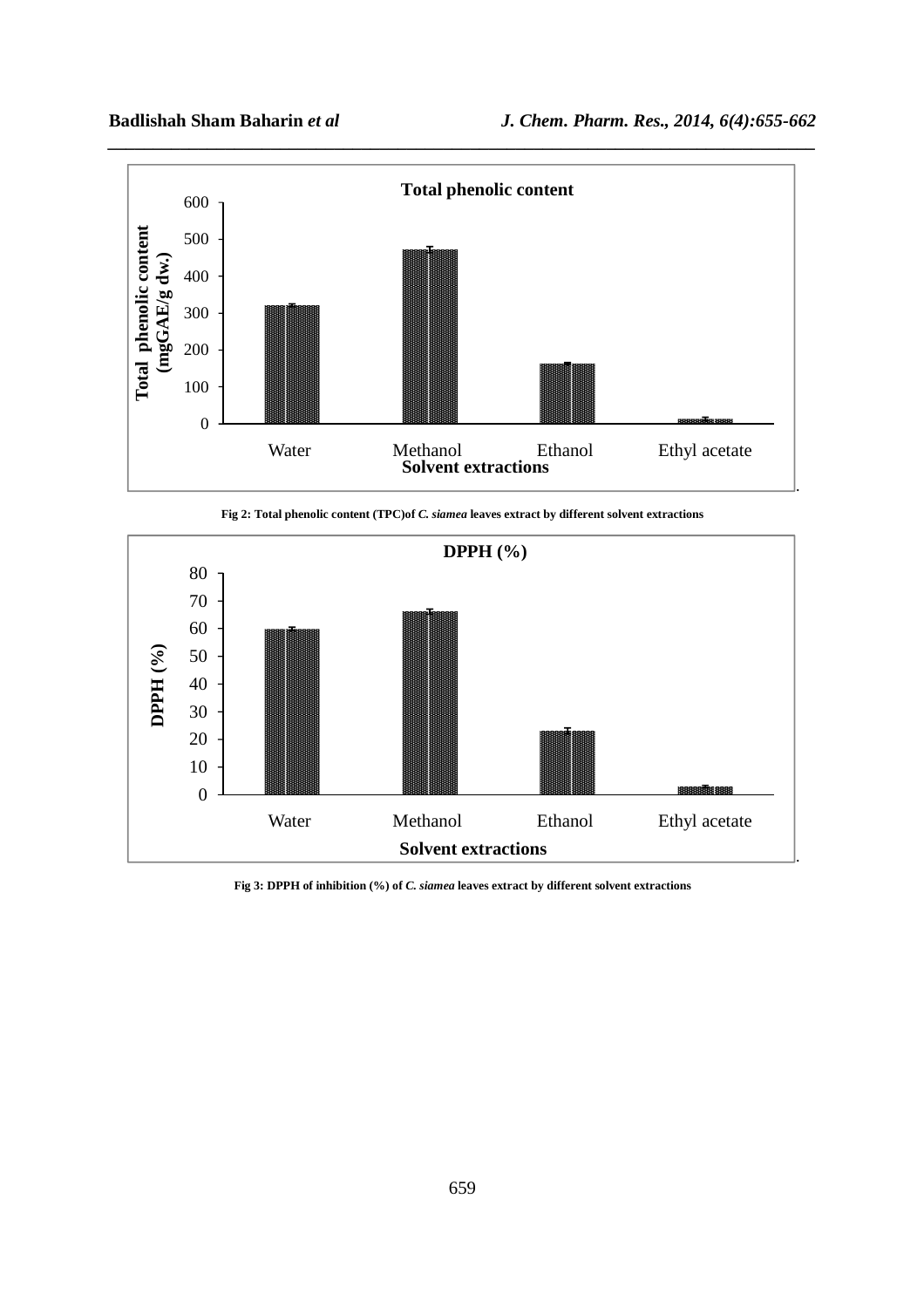

**Fig 4: FRAP values of** *C. siamea* **leaves extract by different solvent extractions** 



**Fig 5: Diameter of clear zone of***C. siamea* **leaves extract by different solvent extractions** 

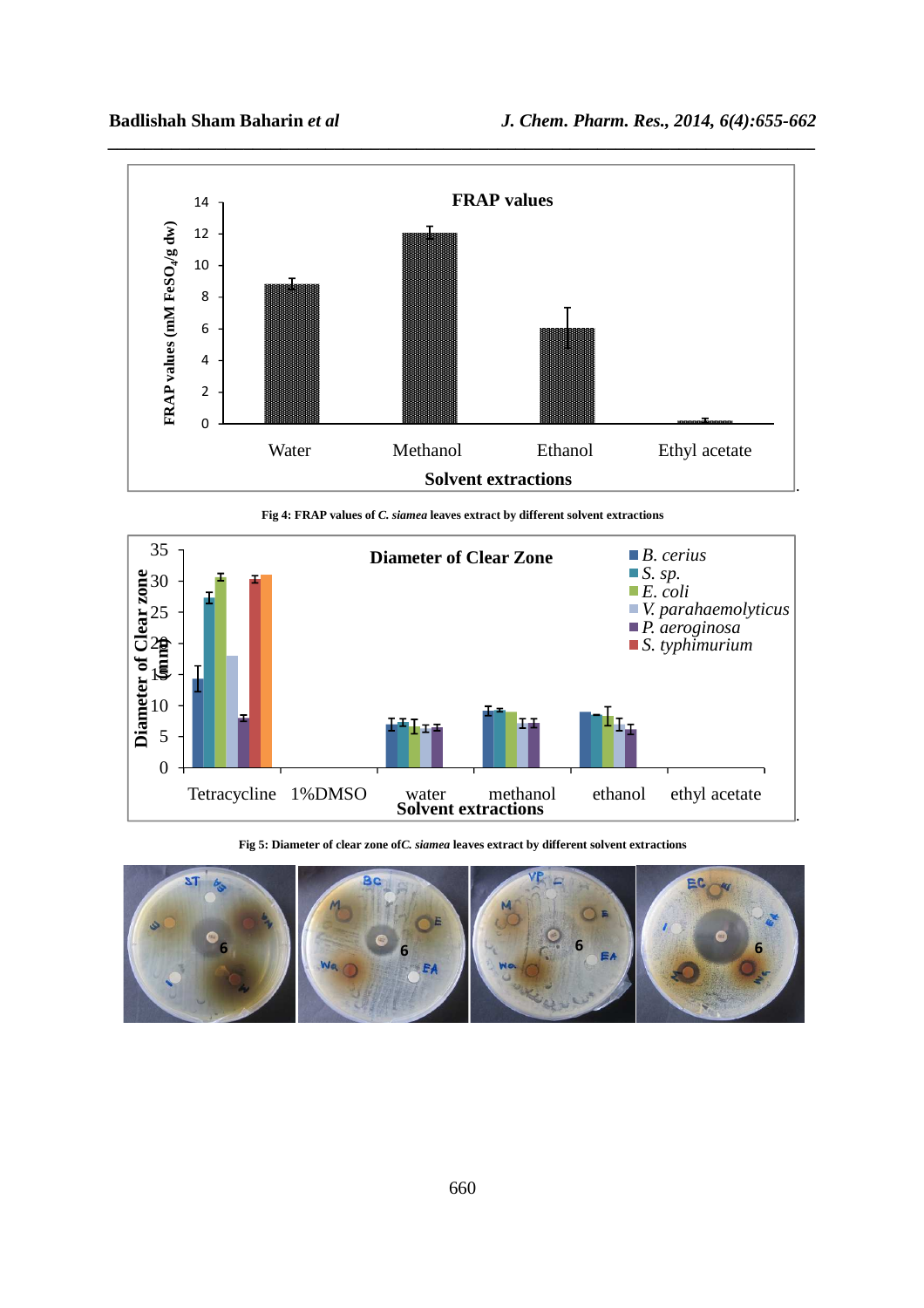

*\_\_\_\_\_\_\_\_\_\_\_\_\_\_\_\_\_\_\_\_\_\_\_\_\_\_\_\_\_\_\_\_\_\_\_\_\_\_\_\_\_\_\_\_\_\_\_\_\_\_\_\_\_\_\_\_\_\_\_\_\_\_\_\_\_\_\_\_\_\_\_\_\_\_\_\_\_\_*

**Fig. 6: Antibacterial activity of** *C. siamea* **leaves by solvent extraction was tested against,** *S. enteritidis* **ATCC 13076 (SE),** *P. aeruginosa* **BCC 30506 (PA),** *E. coli* **ATCC 25922 (EC)***, V. parahaemolyticus* **ATCC 17802 (VP),** *S. sp***. BCC 5357 (SS),** *B. cereus* **ATCC 33019 (BC). (W = water extract, M = methanol extract, E = ethanol extract, and EA = ethyl acetate, - = 1% DMSO, 6 = Tetracycline, 30 µg/ml)**

### **CONCLUSION**

The study of *C. siamea* leaves using various solvent extractions showed differences in the amount of antioxidant compounds and antioxidant activities. Methanol extracts presented the highest efficiency values of extraction yield, TPC, % DPPH of inhibition and FRAP values followed by extracts of water, ethanol and ethyl acetate, respectively. For antibacterial activities, methanol extract also had the highest and followed by ethanol and water extract, respectively. Therefore, the results obtained support that *C. siamea* leaves are a potential source of antioxidant compounds, antibacterial and antioxidant activities that could prevent many free radical and may be utilized as a source of therapeutics.

### **Acknowledgements**

A part of this work was supported by SEAMEO-SEARCA (Southeast Asian Regional Center for Graduate Study and Research in Agriculture). The authors also like to thank Universiti Putra Malaysia for financial support of RUGS (Research Universiti Grant Scholar).

### **REFERENCES**

[1]JR.JH Mitchell; AS Henick,Medicinal Plants, The first Princess Chulaporn Science Congress, International Congress on Natural Products, Victory Power Point Press, Bangkok, Thailand, **1996**, P.75.

[2]S Buxiang;M Fukuhara, *Toxicology*,**1997***,* 122, 61-72.

[3]M Hirose;Y Takesada;H Tanaka;S Tamano;T Kato; T Shirai;*Carcinogenesis,* **1998**, 19, 207-212.

[4]JPokorny,*Eur. J Lipid Sci.* Technol., **2007***,* 109, 629-642.

[5]G Gazzani;A Papetti;G Massolini;M Daglia,*Food Chemistry,* **1998**, 6, 4118-4122.

[6]M Namiki,*Crit Rev Food SciNutr*, **1990***,* 20, 273-300*.* 

[7]V Bracco;J Loliger;JL Viret,*J. Am. Oil Chem. Soc.*,**1981***,* 58, 686-690.

[8]G Miliauskas;PR Venskutonis;TA Beek, V. *Food Chemistry,* **2004**,85,231-237.

[9]N Behemel;I Neumann,Agroforestry in the African Humid Tropics,In: L.H. MacDonald (ed.), UNU: Tokyo.**1982**,92-98.

[10] BA Ahn;U Degen;CP Lienjayetz;F Zymalkowski,*Arch Pharmacol,* **1978**,311,569-578.

[11]P Maisuthisakul;S Pasuk;P Ritthiruangdej,*J. Food Comp. Anal.,***2008**, 21,229-240.

[12]K Nakanishi;SI Sasaki;AK Kiang, *Chem*. *Pharm*. *Bull*.,**1965**, 13,882-890.

[13]W Panidthananon, Retrieved September 20, **2010**, from ThaiLis-Thai Library Integrated System online with Full Text database, **2008**.

[14]PMaisuthisakul;M Suttajit;R Pongsawatmanit,*Food Chemistry*,**2007**, 100, 1409-1418.

[15]C Ao;ALi;AA Elzaawely;TD Xuan;S Tawata,*Food Control*,**2008**, 19, 940-948.

[16]AA Ayandele;AO Adebiyi,*J. Biotechnol*,**2007**, 6,868-870.

[17]A Chanwitheesuk;A Teerawutgulrag; N Rakariyatham,*Food Chemistry,* **2005**,92,491-497.

[18]G Kaur; MS Alam;Z Jabbar;K Javed;M Athar,*J Ethnopharmacol*,**2006**, 108, 340-348.

[19]P Kaur;S Arora, *Med Chem Res,* **2011**, 20,9-15.

[20]MD Guillen; MjManzanos, *Food R*es *Int*,**1996***,* 29,85-88.

[21]P Lehtinen; S Laakso, *J. Agric. Food Chem.,***1998**, 46,4842-4845.

[22]S Borneley; M Peyrat-Maillard, *J. Agric. Food Chem.,***2000***,* 48, 2785-2792.

[23]YR AlliSmith,*Pakistan Journal of Nutrition*, **2009**,8(2), 119-121.